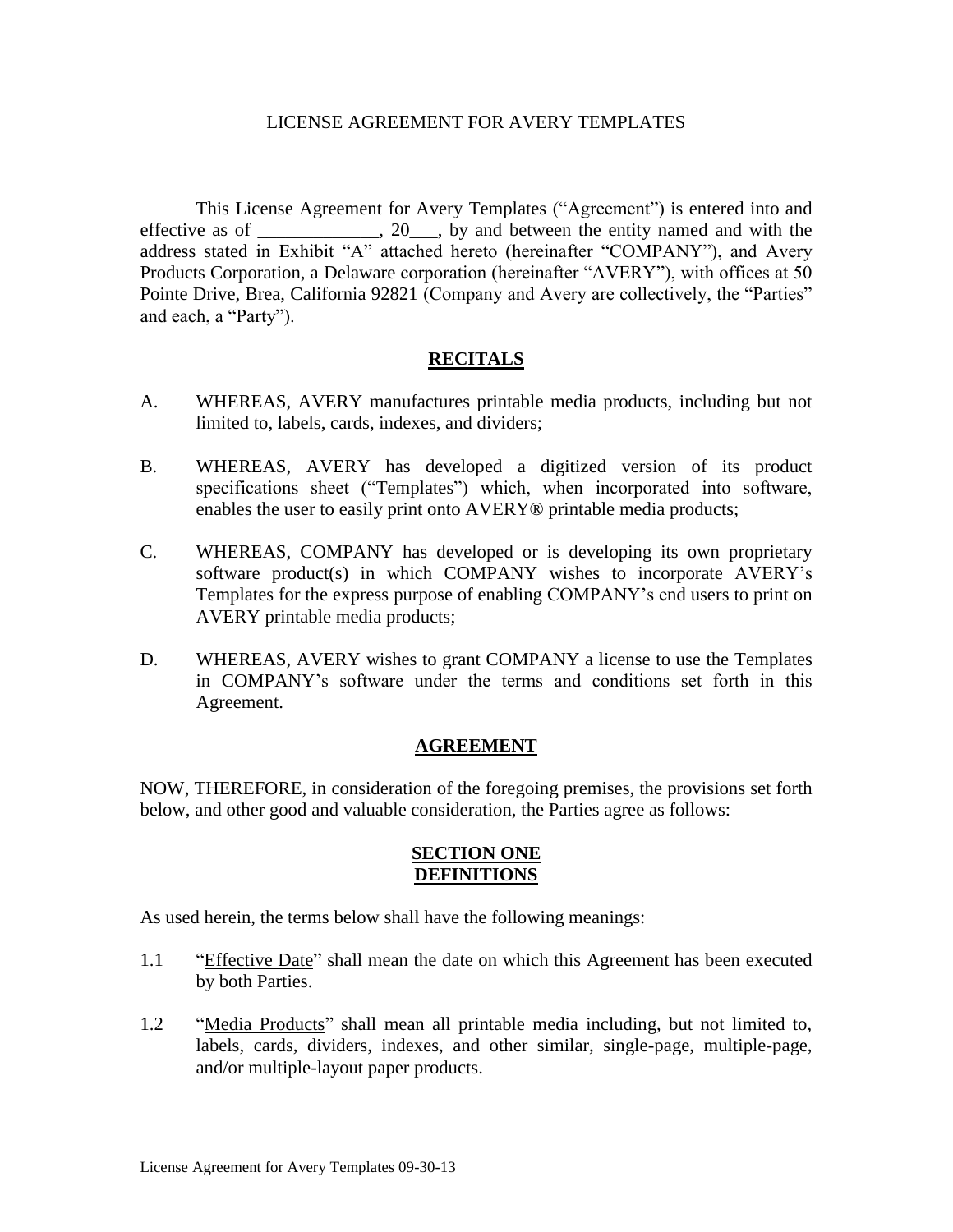- 1.3 "Software" shall mean COMPANY's software product(s) as more fully described in Exhibit "A" attached hereto. COMPANY may add additional software products to Exhibit "A" from time to time by notifying AVERY in writing.
- 1.4 "Templates" shall mean the digitized version of AVERY's product specifications sheet for AVERY brand Media Products.

## **SECTION TWO LICENSE AND OWNERSHIP**

- 2.1 LICENSE. AVERY grants COMPANY a nonexclusive, royalty-free, revocable license to use the Templates in the Software to enable printing specifically on AVERY Media Products. COMPANY may not transfer, share, sell, rent, assign, or lease Templates and may not use the Templates to refer to or to encourage printing on non-AVERY brand Media Products.
- 2.2 INTELLECTUAL PROPERTY. The Templates are licensed, not sold. The Templates and all specifications related to size, layout, dimensions, and other pertinent information are owned by AVERY or its subsidiaries or third-party suppliers, who retain all right, title, and interest in the Templates or their respective components, and all copies thereof, and are therefore protected by United States patent and copyright laws and international treaty provisions. COMPANY shall treat the Templates like any other patented and/or copyrighted material. COMPANY shall not remove, modify, or alter any patent, copyright, or trademark notice from the Templates. All rights not specifically granted under this Agreement are reserved by AVERY. Certain patents may be pending.

## **SECTION THREE CONFIDENTIAL INFORMATION**

3.1 CONFIDENTIAL INFORMATION. The Templates shall be deemed AVERY's Confidential Information. COMPANY shall hold all such Confidential Information in trust and confidence and not disclose Confidential Information to any third parties, or otherwise use such confidential information other than for the express purpose set forth in this Agreement, without the prior written consent of AVERY. Such Confidential Information may be disclosed by COMPANY to its employees, subcontractors, or consultants to whom disclosure is necessary hereunder. Company shall exercise the same care and safeguards with respect to such Confidential Information as are used to maintain the confidentiality of its own Confidential Information of like importance.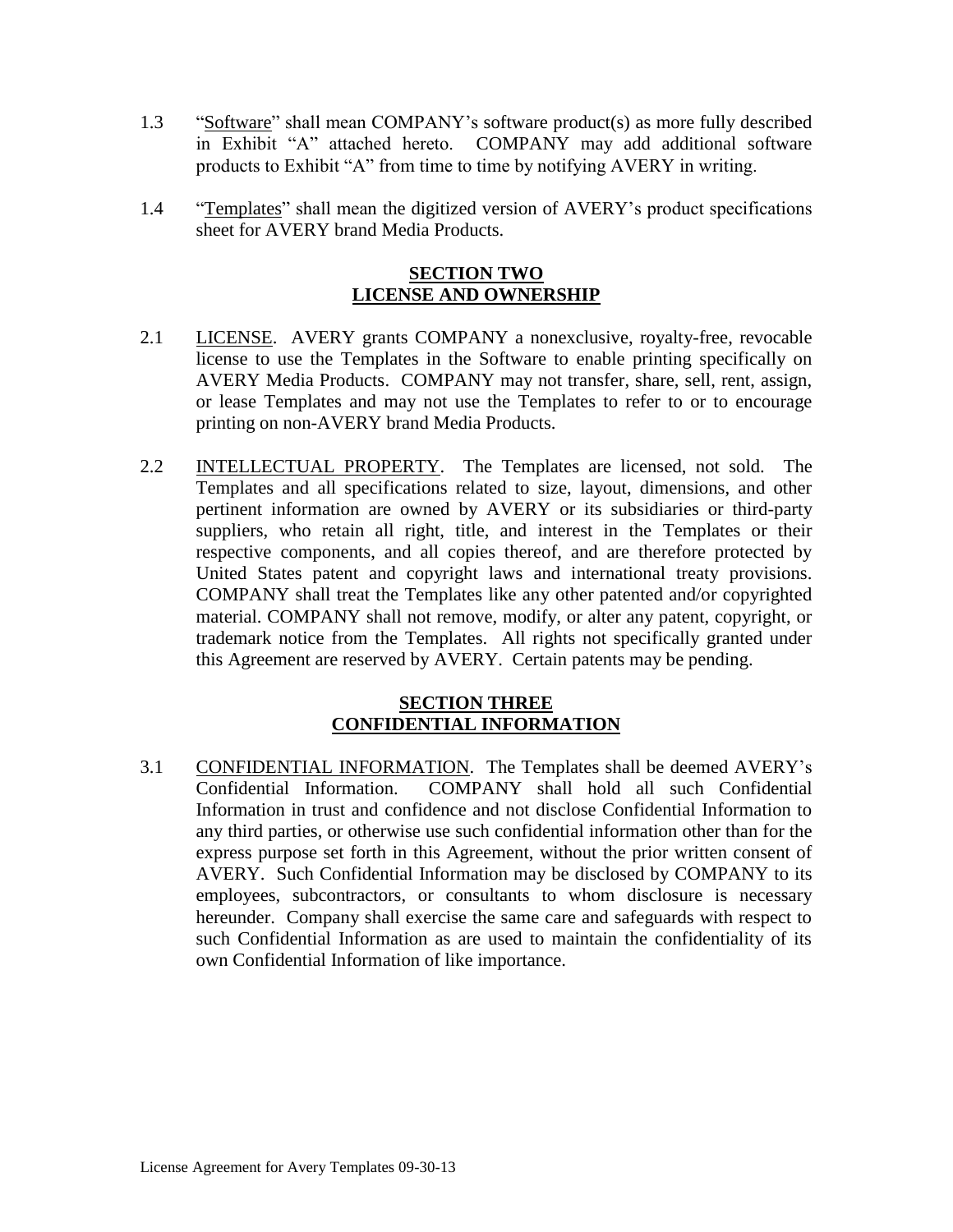## **SECTION FOUR NO WARRANTY AND INDEMNIFICATION**

- 4.1 NO WARRANTIES. TO THE MAXIMUM EXTENT PERMITTED BY APPLICABLE LAW, AVERY DISCLAIMS ALL OTHER WARRANTIES, EITHER EXPRESS OR IMPLIED, INCLUDING BUT NOT LIMITED TO IMPLIED WARRANTIES OF MERCHANTABILITY, FITNESS FOR A PARTICULAR PURPOSE AND NONINFRINGEMENT, WITH RESPECT TO THE TEMPLATES. AVERY DOES NOT WARRANT THAT THE FUNCTIONS OR SPECIFICATIONS CONTAINED IN THE TEMPLATES SHALL MEET COMPANY'S REQUIREMENTS, OR THAT ERRORS IN THE TEMPLATES SHALL BE CORRECTED. FURTHERMORE, AVERY DOES NOT WARRANT OR MAKE ANY REPRESENTATIONS REGARDING THE USE OR THE RESULTS OF THE TEMPLATES IN TERMS OF ITS CORRECTNESS, ACCURACY, RELIABILITY OR OTHERWISE. NO ORAL OR WRITTEN INFORMATION OR ADVICE GIVEN BY AVERY OR AN AUTHORIZED AVERY REPRESENTATIVE SHALL CREATE A WARRANTY OR IN ANY WAY INCREASE THE SCOPE OF THIS WARRANTY. SOME JURISDICTIONS DO NOT ALLOW THE EXCLUSION OF IMPLIED WARRANTIES, SO THE ABOVE EXCLUSION MAY NOT APPLY TO COMPANY.
- 4.2 LIMITS OF LIABILITY.TO THE MAXIMUM EXTENT PERMITTED BY APPLICABLE LAW, IN NO EVENT SHALL AVERY BE LIABLE FOR ANY DAMAGES WHATSOEVER, INCLUDING, WITHOUT LIMITATION, SPECIAL, INDIRECT, OR CONSEQUENTIAL DAMAGES OR DAMAGES FOR LOSS OF BUSINESS, LOSS OF PROFITS, BUSINESS INTERRUPTION, LOSS OF BUSINESS INFORMATION, OR OTHER ECONOMIC LOSS ARISING OUT OF THE USE OF OR INABILITY TO USE THE SOFTWARE, EVEN IF AVERY HAS BEEN ADVISED OF THE POSSIBILITY OF SUCH DAMAGES. IN ANY CASE, AVERY'S ENTIRE LIABILITY UNDER ANY PROVISION OF THIS AGREEMENT SHALL BE LIMITED TO TEN DOLLARS (\$10.00). BECAUSE SOME STATES/JURISDICATIONS DO NOT ALLOW THE EXCLUSION OR LIMITATION OF LIABILITY FOR CONSEQUENTIAL OR INCIDENTAL DAMAGES, THE ABOVE LIMITATION MAY NOT APPLY TO COMPANY.
- 4.3 COMPLIANCE WITH LAWS.COMPANY covenants that it shall use the Templates only in accordance with this Agreement and all applicable trademark, patent and copyright laws. COMPANY agrees to indemnify and hold AVERY harmless from any losses, damages or claims resulting from any breach of the covenants in this section or elsewhere in this Agreement, as well as for any claims arising out of or related to COMPANY's Software.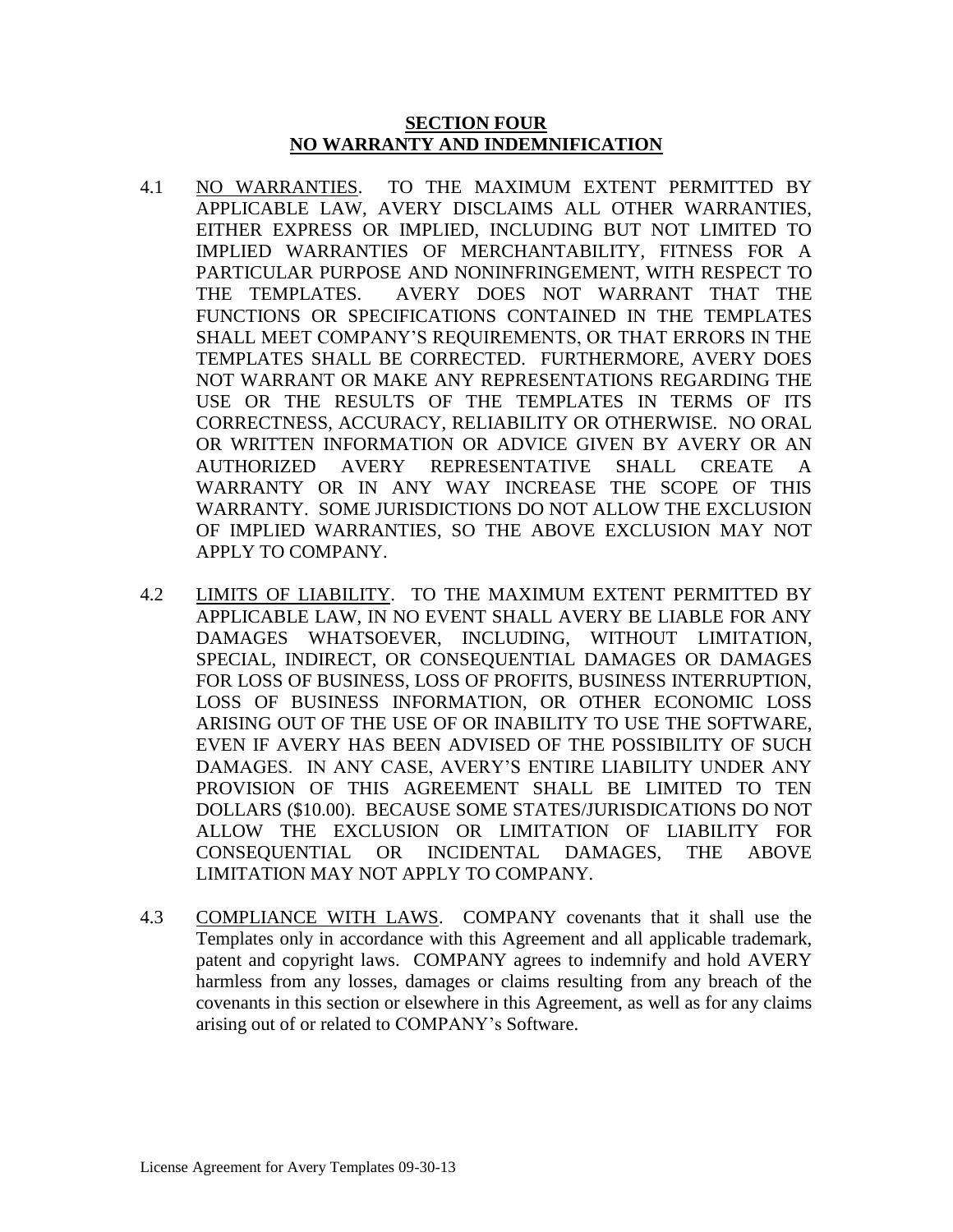## **SECTION FIVE TERM AND TERMINATION**

- 5.1 TERM. This Agreement shall expire three (3) years from the Effective Date ("Term"). The Parties may mutually agree to renew this Agreement by signing the Renewal Addendum set forth in Exhibit "B".
- 5.2 TERMINATION. Either Party may terminate this Agreement for any reason upon thirty (30) days' prior written notice to the other. AVERY may terminate this Agreement upon thirty (30) days' prior written notice to COMPANY in the event of COMPANY's breach of any provision in this Agreement that is not cured within the thirty (30)-day notice period. Termination shall not affect any versions of Software that COMPANY began distributing or licensing to end-users prior to the date of termination.
- 5.3 EFFECT OF TERMINATION. Upon the termination or expiration of the Agreement, the license rights granted hereunder shall terminate with regard to inclusion of the Templates in COMPANY's Software. COMPANY shall remove the Templates from its Software and either return the Templates as well as any copies of the Templates to AVERY, or have an officer of COMPANY certify in writing to AVERY that the Templates and any copies have been destroyed.

# **SECTION SIX GENERAL**

6.1 APPLICABLE LAW. The laws of the State of California shall govern the interpretation of this Agreement and any dispute relating to it. COMPANY agrees to the sole jurisdiction and venue of the courts located in the county of Los Angeles, State of California. If COMPANY is located in Canada, unless expressly prohibited by local law, this Agreement is governed by the laws in force in the province of Ontario, Canada, and COMPANY agrees to the following:

> The parties to this Agreement have expressly required that the Agreement be drawn up in the English language./Les parties aux presentes ont expressement exige que la presente conventiosoient redigees en langue anglaise.

- 6.2 AUTHORITY AND COMPLIANCE.Each Party represents that (a) it has the full right and authority to enter into this agreement and perform according to the terms and conditions herein, and (b) it shall comply at its sole expense, with all applicable laws with respect to matters and its obligations covered under this Agreement.
- 6.3 RELATIONSHIP OF THE PARTIES. AVERY and COMPANY are each independent contractors, and no agency, partnership, franchise, joint venture, or employee-employer relationship is intended or created by this Agreement.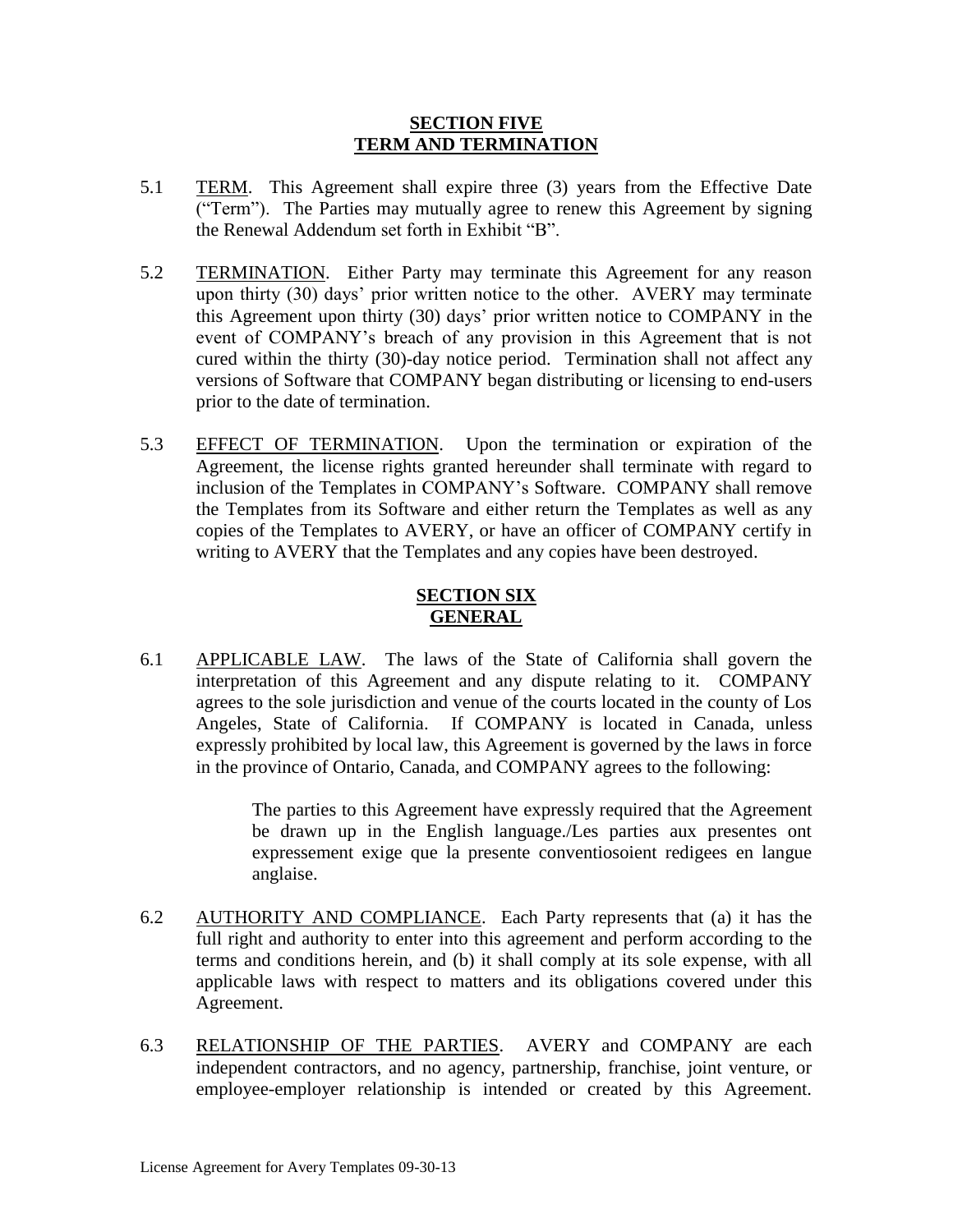Neither Party shall have the power to obligate or bind the other Party. Except as used in this section, the sue of the term "partner" or "partnership" shall have no legal significance as those terms are construed under the statutory or common law of any national, state, or local jurisdiction.

- 6.4 ENTIRE AGREEMENT. This Agreement constitutes the entire agreement between the Parties with respect to the subject matter hereof, and supersedes all prior or contemporaneous written or verbal agreements and understandings between the Parties in connection with the subject matter hereof. Any modification or amendment to this Agreement may be made only in a writing signed by both Parties.
- 6.5 SEVERABILITY. In the event that any one or more of the provisions contained in this Agreement shall for any reason be held by a court of competent jurisdiction to be unenforceable in any respect, such holding shall not affect any other provision of this Agreement, and the Agreement shall be construed as if such unenforceable provisions are not a part hereof.
- 6.6 NOTICES. All notices and requests in connection with this Agreement shall be deemed given as of the day they are received either by messenger, delivery services, or in the United States of America mails, postage prepaid, certified or registered, return receipt requested, and addressed to COMPANY at the address set forth in Exhibit "A" and to AVERY as follows:

To AVERY:

Avery Products Corporation 50 Pointe Drive Brea, CA 92821 U. S. A. Attn: Group Manager, Software and Web Alliances Phone: (714) 674-8405 Fax: (714) 674-6923

With a copy to: Avery Products Corporation General Counsel USA 17700 Foltz Parkway Strongsville, OH 44149 U. S.A.

or to such other address as a party may designate pursuant to this notice provision.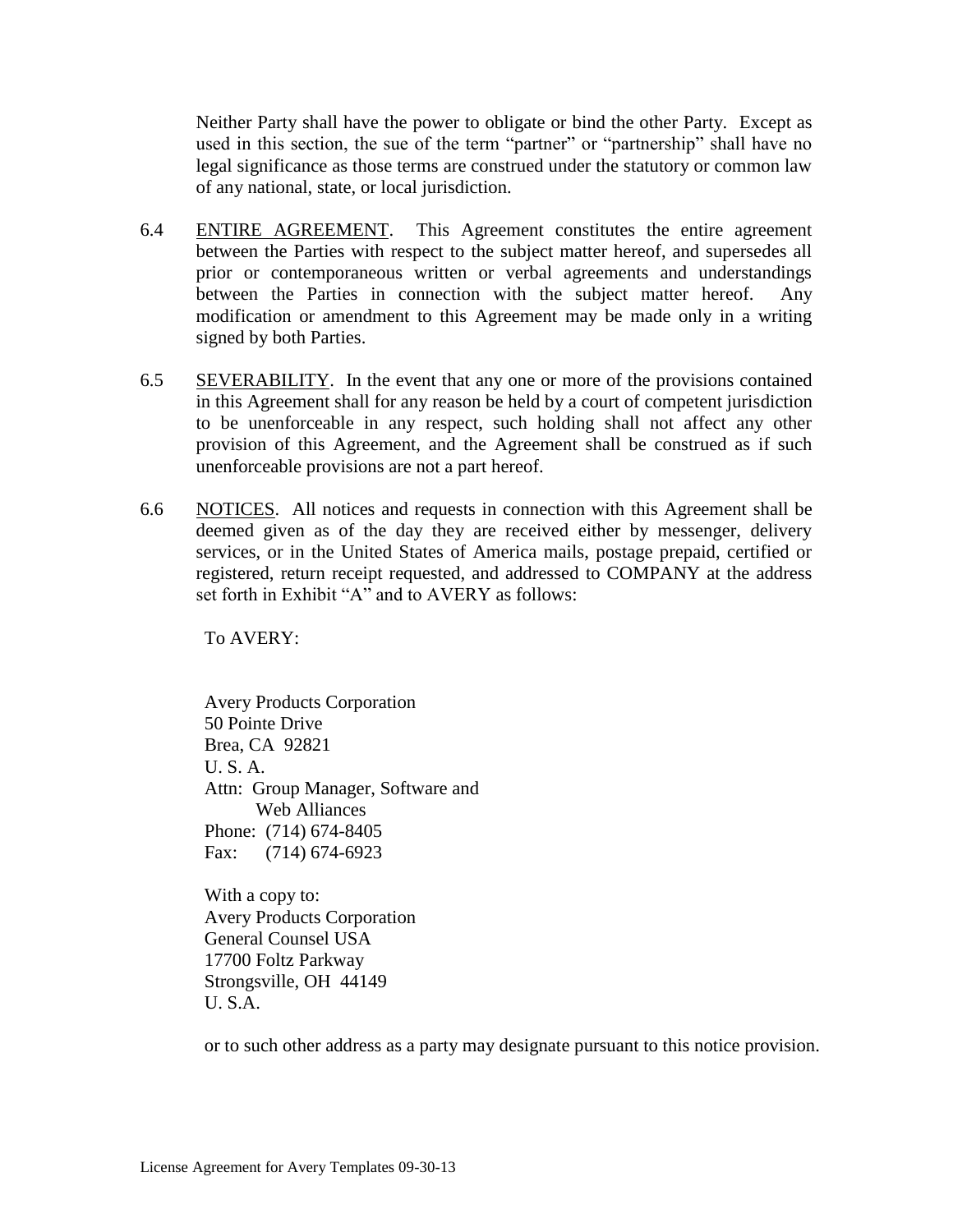As an authorized representative of COMPANY, I have read and agree to the terms of this License Agreement for Avery Templates and will complete, sign, and submit one signed original in its entirety via U. S. mails or nationally recognized over night carrier to the address below.

("COMPANY")

By:  $\frac{1}{\sqrt{2}}$ (Sign)

\_\_\_\_\_\_\_\_\_\_\_\_\_\_\_\_\_\_\_\_\_\_\_\_\_\_\_\_\_\_\_\_\_\_\_

\_\_\_\_\_\_\_\_\_\_\_\_\_\_\_\_\_\_\_\_\_\_\_\_\_\_\_\_\_\_\_\_\_\_\_

\_\_\_\_\_\_\_\_\_\_\_\_\_\_\_\_\_\_\_\_\_\_\_\_\_\_\_\_\_\_\_\_\_\_\_

Name (Print)

Title (Print)

Date (Print)

Please send signed Agreement to: Avery Products Corporation Attention: Group Manager, Software and Web Alliances 50 Pointe Drive Brea, CA 92821 U. S. A.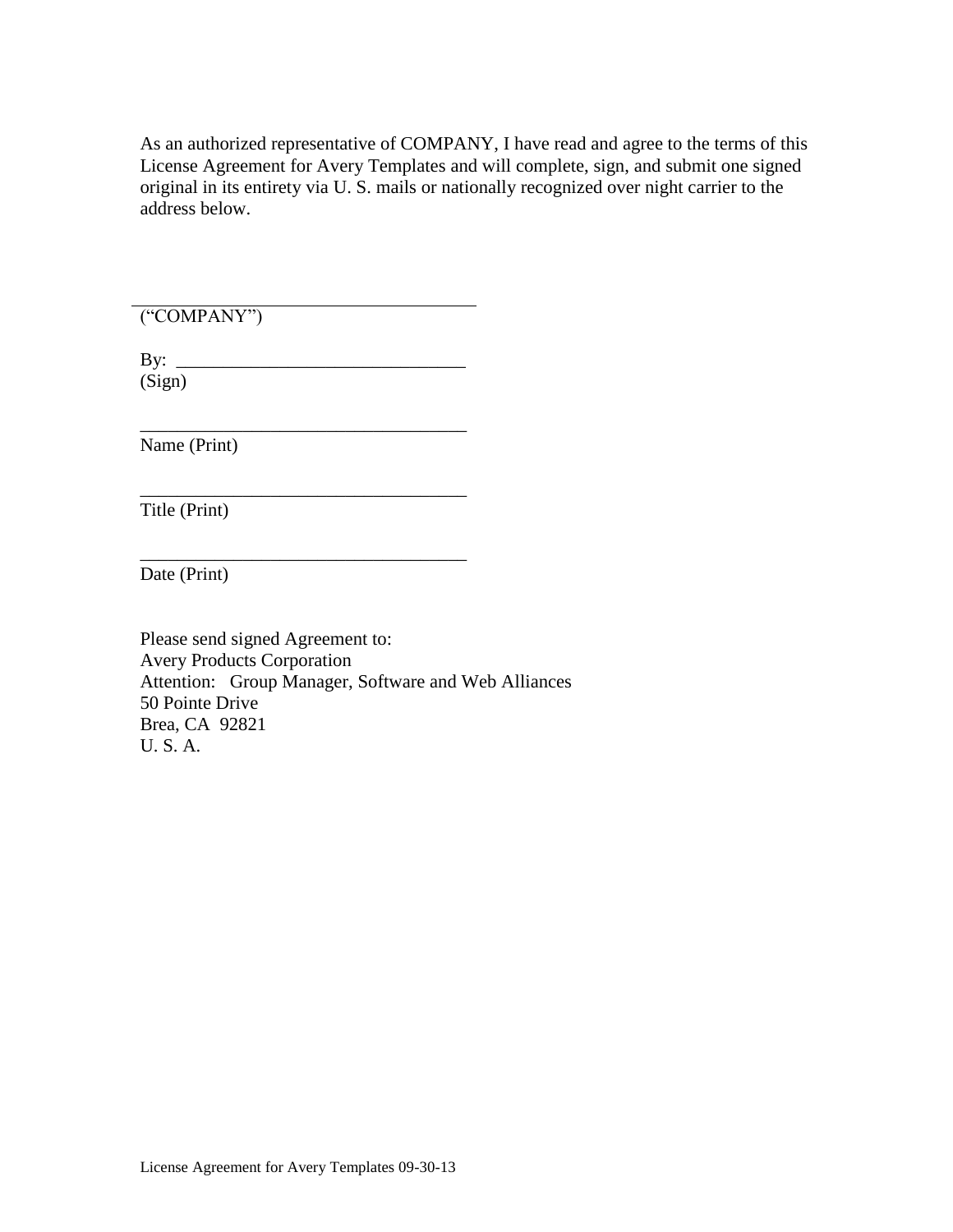# **EXHIBIT "A" COMPANY INFORMATION AND DESCRIPTION OF SOFTWARE PRODUCT(S)**

COMPANY Name:

COMPANY Address: (must be street address, no P.O. boxes)

COMPANY Contact Name:

COMPANY Contact Title:

COMPANY/Contact Telephone:

COMPANY/Contact Fax:

COMPANY/Contact Email:

Name(s) and Description(s) of COMPANY's Software Product(s):